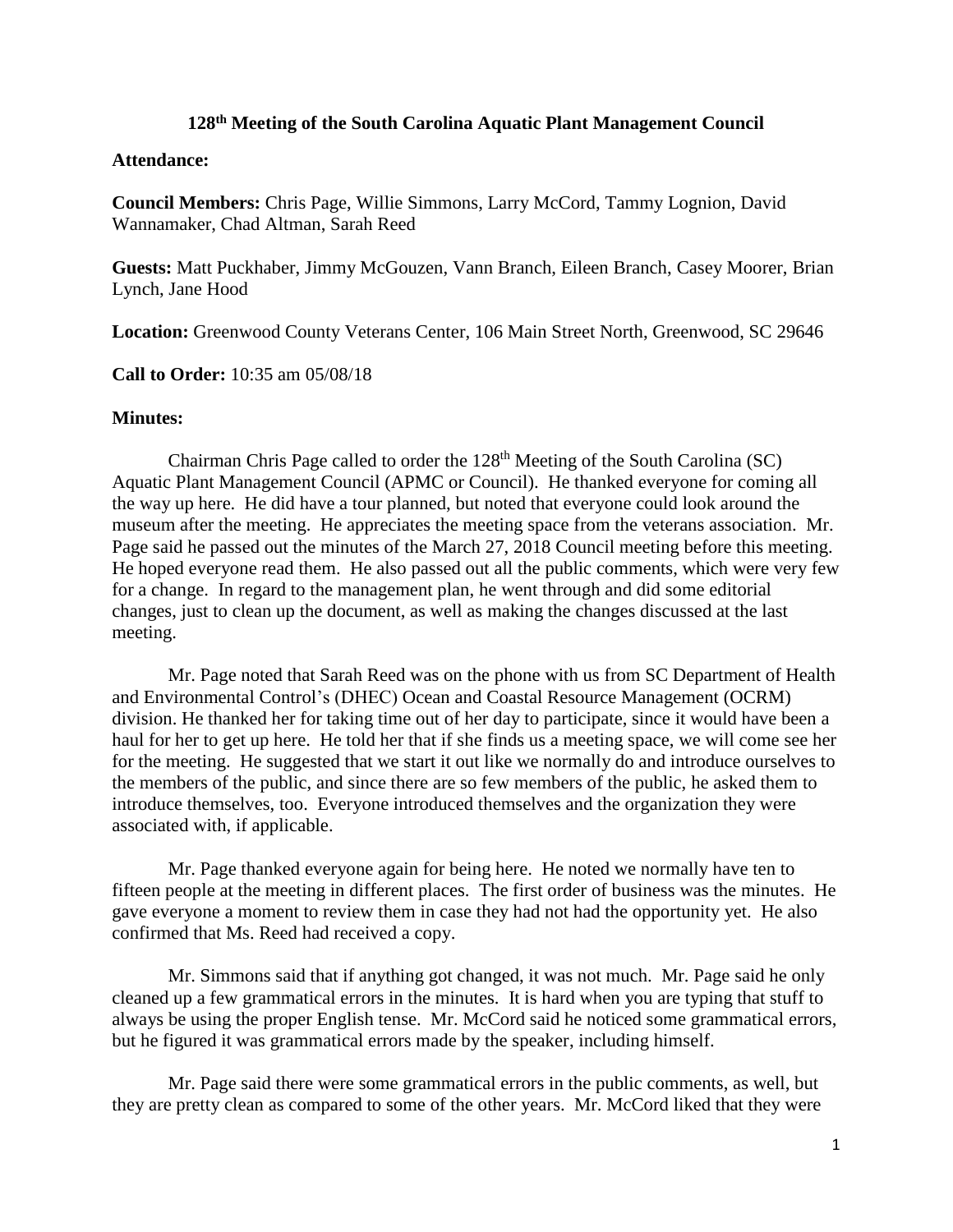on one piece of paper. Mr. Page said we did not have a lot. He thinks that is because we are basically doing everything this year as we did last year, and everyone expressed their opinions last year.

Mr. Page said he was willing to entertain a motion anytime anyone would like to offer it. Mr. Wannamaker made a motion to accept the minutes as printed. Mr. McCord seconded the motion. Mr. Page said he had a motion and a second, and asked for discussion. There being no discussion, he called for a vote. The motion passed unanimously.

Mr. Page moved to the public comment section of the agenda. The plan was posted for 30 days, with a news release sent out concerning the plan and the posting of the public comments. Mr. Page did not count them, but there are eight to ten. Some of them were not necessarily related to the plan, they just called attention to certain things. Mr. Page thinks the reason we did not have that many public comments on it was because, simply, we kind of stuck to what we did last year. We developed a plan for Santee Cooper (S-C) last year specifically that was to continue for several years in a row to kind of gauge if we are doing the right thing, and to try and stay on the same track we were. We have had no significant changes in that plan, and, Mr. Page does not think, any real significant changes in the lake. He thinks it is kind of slight, and we are going to see those.

Mr. Page said the other two places with issues were Lake Murray and Lake Greenwood. We basically revamped Lake Murray last year and did some grass carp stocking. Lake Greenwood had to be revamped again last year because of a massive influx of *Hydrilla* from somewhere. He thinks all the grass carp got washed away in the 2015-2016 floods by going over dams and spillways and all kind of stuff. He noted that the Council members had a copy of the public comments in front of them. He read all the comments printed on the handout. He noted that he responded to the comment regarding the ballast water release, which is not technically part of the aquatic plant management plan, but it is part of the invasive species plan. Work is underway in that category through the United States (US) Coast Guard, the US Environmental Protection Agency, and the US Corps of Engineers (CORP). Mr. Page saw no reason to change the plan based on any of the public comments.

Mr. McCord said the public comments are mostly positive, as in recent history. They are mostly concerning S-C lakes. He thinks some people make the assumption that it is a plan for the S-C lakes rather than the whole state. He thinks most of their comments are positive with the exception of, obliviously, they would like to see more control with some of the other invasive plants. We are continuing with those efforts moving forward.

Mr. Page said we do not get comments until you have a problem area. We got some comments from Lake Murray a couple years ago. We had a problem. We also had comments from Lake Greenwood when we had a problem. Unless you are a problem area, you normally do not get the comments, especially if they kind of know you are consistently doing something, as with Goose Creek. It is a problem area, but they see us out there every third Thursday. They know we are going to be there. That is one of those places that you are not looking at control but management to the best of your ability. There is no way to solve that problem. Mr. McCord said he did not disagree with Mr. Page, but would rather be called something other than a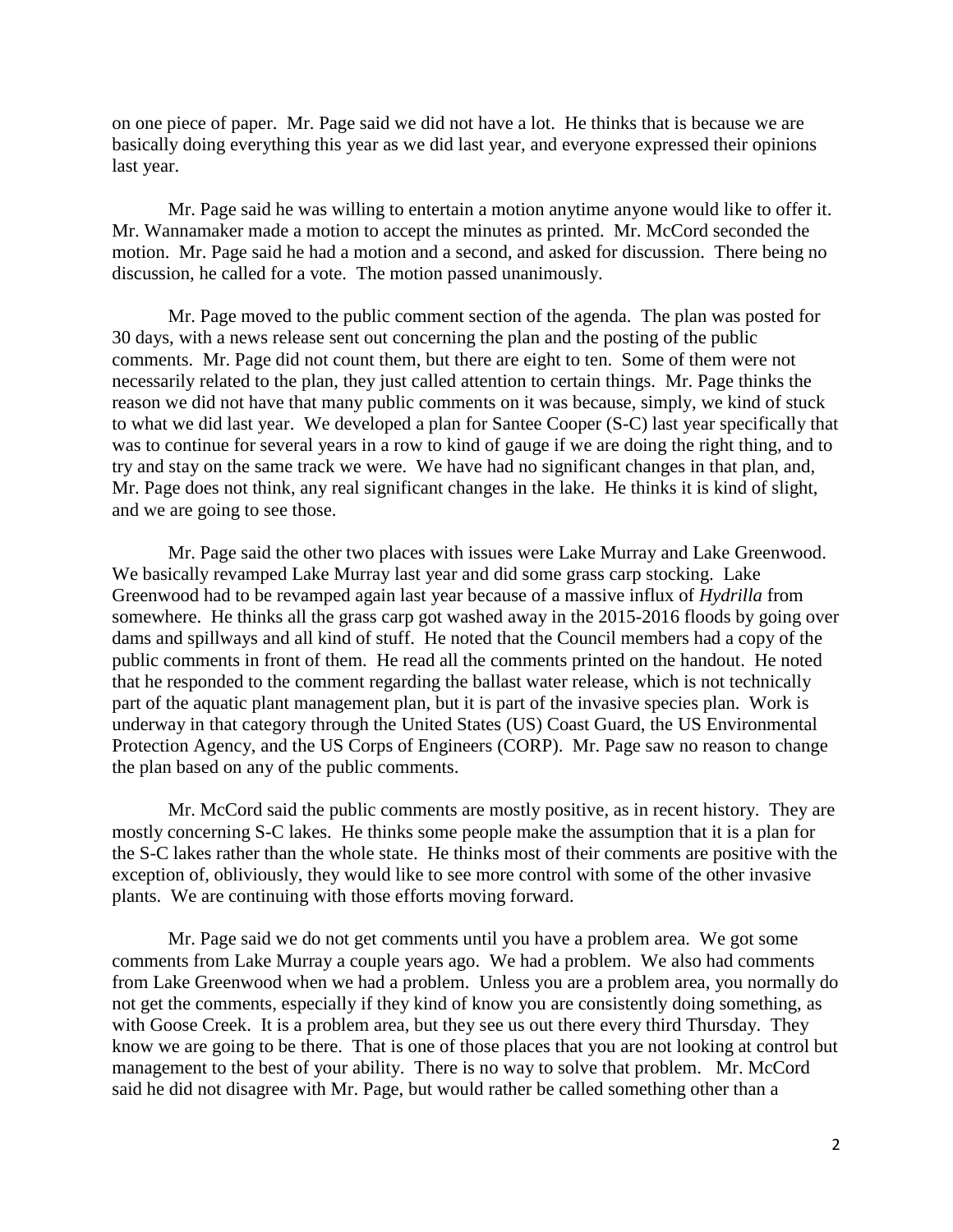problem area. He thinks the S-C lakes are an area that has opportunities for improvement. Mr. Page said he meant a problem area from the perspective of the plants impacting activities.

Mr. Page noted some of the simple changes he made to the plan. He added giant salvinia to Lake Marion in the master table on page 4. He did the same thing in the plan, even though we had to "control and eradicate giant salvinia" in the plan. We did not have giant salvinia (Salvinia molesta) listed in the problem plant species list. He added those. He went through the whole document and where we had ProcellaCOR rate as TBD, he replaced it with the proper rates of 1- 5 PDUs. He had to revamp Kings Mountain a little bit because they kind of change gears on him. He put the grass carp in Lake York instead of Lake Crawford and he had to add Lake York in there. They finally got a grass carp gate up and that is on page 77. In Croft State Park section on page 71, he changed it to 250 grass carp instead of 500 grass carp. He had to look back historically and we put 500 grass carp for much larger infestation of *Hydrilla* than they have now. So, he dropped it down to 250 grass carp and that is a technically a change not an editorial change.

Mr. Page said he went through the whole plan and he also changed the information in the front of the plan where he had Sarah Reed listed working in Columbia in plain old DHEC. He had to get her in the OCRM. He made those changes for her in the document. He updated page 116, the National Poison Data System (NPDS) required information details about the contacts for everybody in SC Department of Natural Resources (DNR) and the other places, like Clemson Department of Pesticide and Regulation, Poison control hotline, radio room, and SCDNR emergency number. Most of that stuff was the same. But, he did change all the supervisors and managers in law enforcement and wildlife. Some of the calls about problems and freshwater fisheries kills were not getting to the correct person because Hal Beard is no longer with us.

Mr. Page added ProcellaCOR to our list of herbicides. He still does not have all the information he needs for that. He has a label, but the label did not tell him some things he needed to know. The label has been approved in the state of South Carolina. It will be available for use as soon as they can produce it and get it out to people. But, he put that out on page 137. What will go in, after we get through this meeting, is any more changes you may have and the public comments page. We always post the comments in there and the expected results of any changes we may make, but there are no changes being made to his knowledge. So, he kind of grouped the public comments in the draft together. He asked anyone present from the public if they have any other comments that they would like for us to consider. There were none. He asked if there were any more changes from the Council.

Mr. McCord, looking at the products used on giant salvinia, asked Ms. Moorer if S-C had used and would like to continue using Aquathol and endothall products on that plant. Ms. Moorer said those products are not very effective on *Salvinia*. Noting that, Mr. McCord said he did not see anything else listed in the S-C section and thinks everything good as written. Mr. Page said he thought what was listed was the only things that had ever been tried or used. He thought they had used a Habitat and glyphosate mix. Ms. Moorer said that glyphosate, triclopyr, fluridone, Galleon, and diquat had been used. She was not sure about ProcellaCOR's effectiveness. Mr. Page said he would add glyphosate and Galleon in there.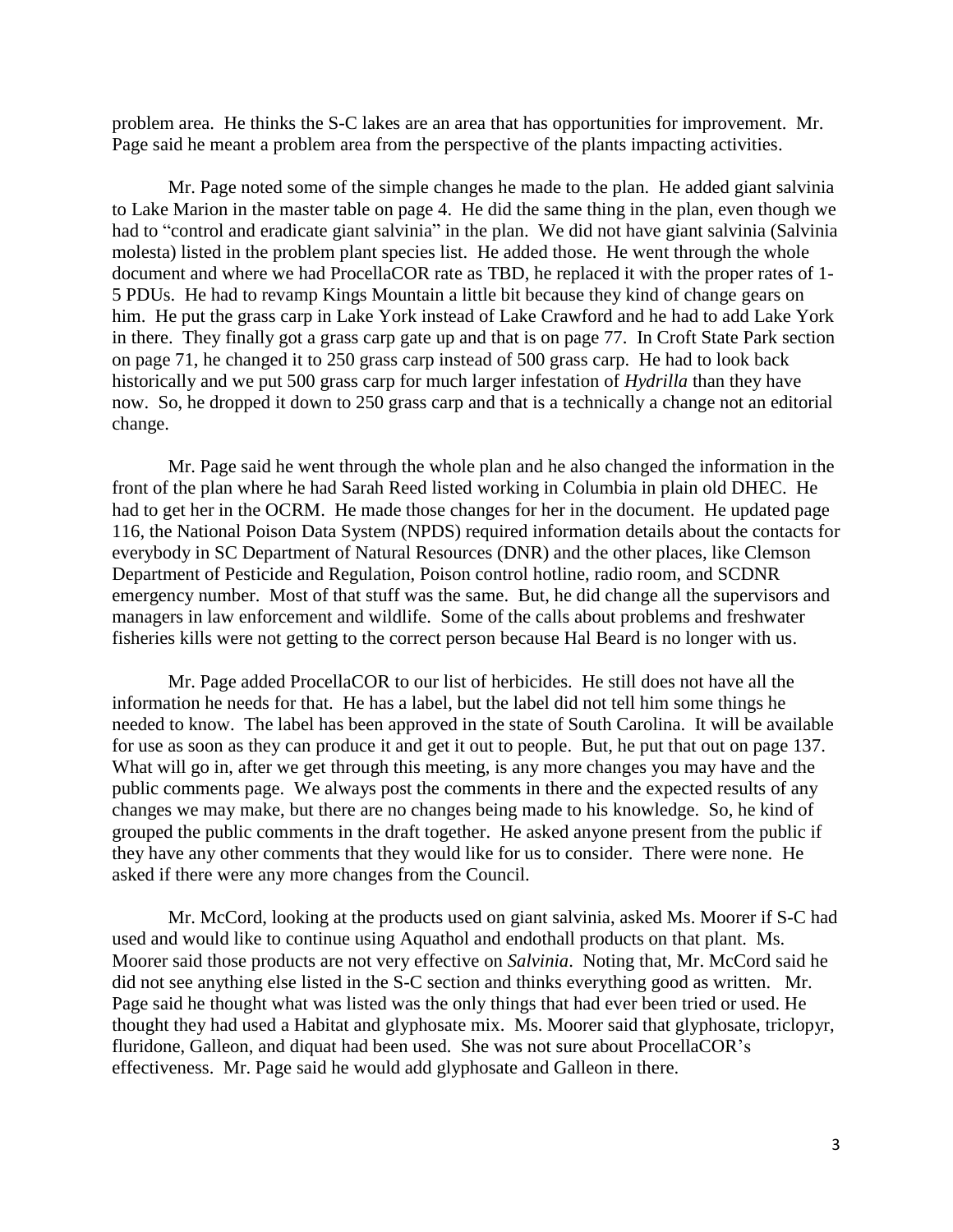Mr. McCord said we should consider, on these chemical lists, going with the chemical names rather than the trade names, because the trade names can limit you. He does not think anybody will hold us to that, but it does limit you to certain products rather than multiple products that might be available. Mr. Page said he had been thinking about that part of the plan for next year. He likes specific stuff, but we all know we are going to use any product that is available, is going to work, and is labeled for that species. Mr. McCord noted it could say "or similar" or "or same". Ms. Lognion suggested using the generic name and then in parentheses "i.e." with the trade name beside it for examples. Mr. McCord said it is something to think about, but it is not important to be changed at this point. Mr. Page thought all those can be lumped together into "we are going to use labeled products for the specific species involved" and have three lines instead of a half of a page through the document to reduce the length some.

Mr. Page went over the planned grass carp stockings. We are going to stock 10,000 carp in S-C. We are going to stock 3,000 carp in Lake Murray, with 1,500 in the early season and then 1,500 based on the outcome of that. Lake Greenwood will be stocked with 265 grass carp. They are back to a maintenance stocking, because last year, with treatment, there are 4,185 fish in that system. That does not sound like a lot. We are looking at getting to the level of one grass carp per six surface acres. Research was done, remember and we talked about this before. One to eight was thought to be a good number, but that one to eight ratio does not seem to be effective in some places. He does not think the one to eight ratio will work on S-C lakes, because it is so large and divided. If it was either Lake Marion or Lake Moultrie, it may come close that way, but since we have two lakes with a very limited area to go between the two, he does not think that lower rate will work. For the people in the audience, that is stocking and maintaining one grass carp per six surface acres of the lake. That is not a lot.

Mr. Branch asked if they eat *Bacopa*. Mr. Page said no, they do not eat *Bacopa* very well. Grass carp are pretty specific to certain plants. They have a hierarchy of things they will eat. Of course, *Hydrilla* is at the top. Things like *Bacopa* and *Vallisneria* are way down on the bottom. If they are starving, they may eat it. But if they are not, they probably are not going to eat it. Mr. McCord said there is a chance they will eat *Bacopa* in the situation like what you got. He did not know whether they would be able to eat it and grow or survive appropriately. That plant has a lot of oils in it and he does not know if it is appropriate for fish to consume a lot of it. Grass carp will eat something, if it is all they have available to them. There are some plants they will consume that they cannot really digest and you might not be able to get long term control even if they were effective at controlling it.

Mr. Branch asked about purchasing grass carp as a private owner. Mr. Page said they could be purchased through private contractors. He then explained the process the fish have to go through at DNR before they can be delivered to any SC waters.

Mr. Page asked if there were any other changes to the plan. Mr. McCord said he remembered that a statement was put in the plan that basically says additional grass carp may be stocked in 2018 based on *Hydrilla* surveys and vegetation found on the lakes based on the approval of the council. He was having trouble locating it. Mr. Page noted the plan says changes to the strategy will be implemented if the survey results in regrowth or habitat loss. So, it kind of covers both ends of the spectrum. If we get too much habitat loss, we can back off on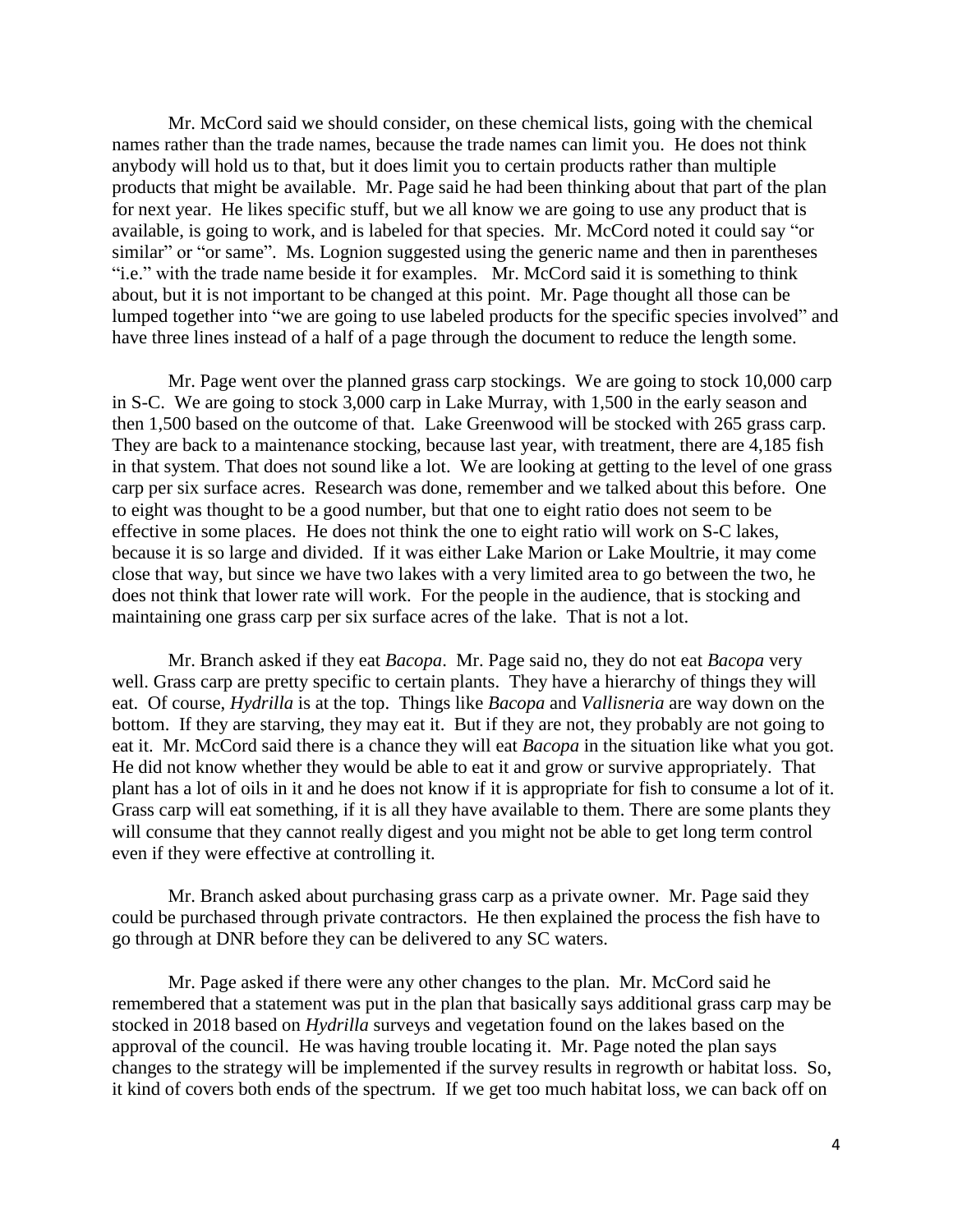the stocking. If we get regrowth from certain species, we can add more grass carp. Mr. McCord said he still has a pretty significant concern that that might happen to us before the end of this year, depending on water levels and all the other environmental conditions. Mr. Page then gave a refresher on why the Council is trying to ensure there are numerous age classes of grass carp in the S-C system and all other waterbodies that are being stocked in the state, and how the Council got to that decision.

Mr. Page asked if anyone else had additional comments or changes to the plan. Mr. McCord made a motion to accept the draft plan as written. Ms. Lognion seconded the motion. Mr. Page noted there is a motion on the floor to accept the draft plan as written, with the changes we have made, and a second. He asked if there was any discussion about it. There was no discussion and Mr. Page called for a vote. The motion was passed unanimously, and the plan was approved.

Mr. Page said we have some other new items for the Council action. He talked earlier about streamlining the plan a little bit. In the next few months or six months, he would like to get any ideas of how to reduce this thing a little bit and trim corners. Technically, by law, the plan does not have to be approved every year, if there are no changes. The only thing we have to supply every year is an updated spreadsheet about potential cost. That being said, he thinks it is important sometimes, every year, to go back over this thing and we might see something we missed. If you have looked at this like all of us had for the past 30 years, it kind of runs together sometimes. We have all written a document and read it to ourselves and it sounded great until we handed it to someone else. They read it and put a bunch of red ink on it. Keep looking at it to let us know if there are problems. You are going to see things like changing everything from a brand name to a generic name. Just doing that could take a while. Mr. McGouzen said to just put "and, or, equivalent to" and that should solved your problem. Mr. McCord asked if any complaints had been made by any chemical manufacturers. Mr. Page thinks the only chemical manufacturer that looks at this plan may be Todd Horton, with SePRO, and he has not made any complaints. There are a lot of products out there and we are lucky, in our lifetime, to have three new products that have been highly effective.

Mr. Page said he should have printed it out and brought it, but he received a document about *Phragmites* control in coastal, salt water areas by using sugar. Something about adding sugar to the soil, or spraying it with cane syrup or something like that, aided in the production of hydrogen sulfide. And hydrogen sulfide was noxious to the Phrag at certain levels. They said that a lot of the standard species that were growing in salt marshes had a tolerance to it. Mr. Page said he would send a copy of the document to the Council. Mr. McCord asked where it came from. Mr. Page said it came from up north out of the US Fish and Wildlife Service. A lot of the northern states do not like herbicides. They will hire divers to go pull plants up instead of putting any herbicide in it. It is not very cost effective, but they are looking for other ways. There was some humorous discussion between Mr. McCord and Ms. Lognion about the use of sugar as an herbicide.

Mr. Page said he sent the document to Achi Treptow, and he is willing to try it. For those of you that do not know, Mr. Treptow is at Santee Coastal, which is almost ground zero for Phrag. Georgetown was ground zero for the introduction of Phrag in SC.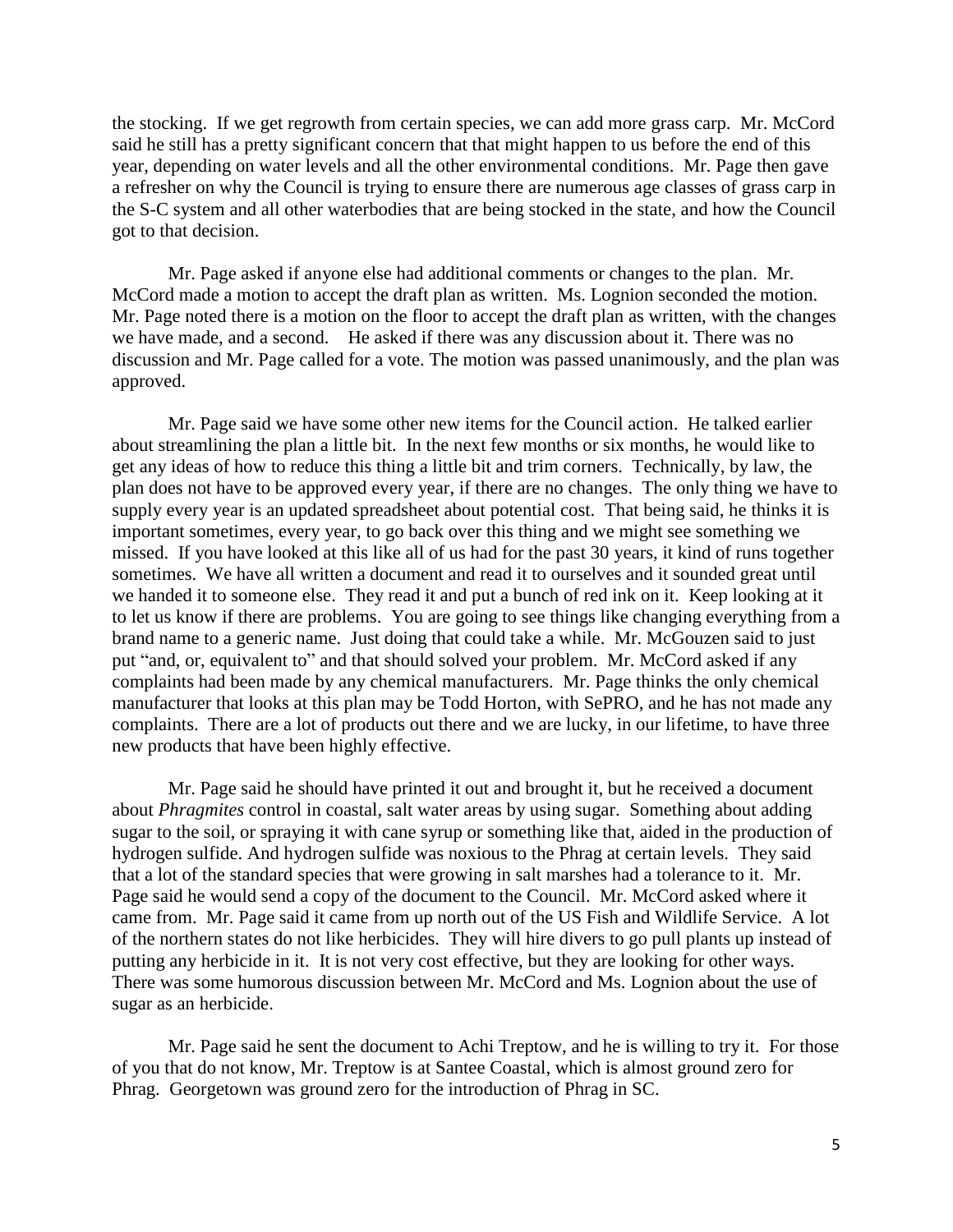Mr. McCord noted they have had a lot of people recommend that we treat submersed aquatic plants in the S-C system with salt, but I've not had anyone recommend sugar. Mr. Page said the document talked about using a salt-sugar mix where the salinity was not high enough to do what they wanted it to do. Mr. Simmons asked what kind of concentrations they were using. Mr. Page said they did not have any details in it. It was very general. Evidently, it had been effective for them in small microcosms. Mr. McCord noted that salt is effective for controlling fresh water plants, but at the same time it controls everything else, because they are not intended to be in salt water. Mr. Page and Mr. McCord had a brief discussion about how diesel was used in the past.

Mr. Page said the other new item for Council action goes along with the next meeting date. We have asked that the Council attend the SC Aquatic Plant Management Society (SCAPMS or Society) meeting. It is in October, the first week, and goes from Wednesday to Friday. We have discussed it with the Society. They said there were potentially funds available through the Aquatic Ecosystem Restoration Foundation (AERF) for people to attend the meeting, if the agency didn't have funds. Mr. Page noted that he, Mr. McCord, Ms. Lognion, and Ms. Moorer are always there anyway. Mr. Simmons could probably get by with going. It is a half day on Wednesday, we come in on Wednesday afternoon. If we do that, Mr. Page would like to have the Council meeting on Thursday afternoon, because we have an open spot in the agenda where we do either field trips or breakout sessions. We could do the meeting then, or since we are down there Tuesday to set up, we could do the meeting on Tuesday afternoon. It would be tough to do it Wednesday morning, but we could work it out. So, think about that, and Mr. Page will be corresponding with you a little more about it. He would really like for everyone to see what is going on in the world out there. There are a lot of different talks, including a bunch from students. One of the meals, the banquet on Thursday, is included in the registration fee of \$125. For a three day meeting, that is unheard of. He thinks the rooms will be in the \$90s. The conference will be held in North Myrtle Beach, at the Ocean Drive Beach and Golf Resort. Ms. Moorer said all the information is on the SCAPMS web site, scapms.org.

Mr. McCord said he thinks it will be an excellent opportunity for the Council members to gain some more knowledge about aquatic plant management. Not everyone on the Council is actively involved in aquatic plant management on a day to day basis. This meeting is one of the better meetings across the country, in terms of highlighting what is going on within the state. There is a combination of university folks there representing research work that is going on. Most of the large scale programs that do aquatic weed control are there. Mr. Page does an update on the state's program. S-C has an update. There is a lot of information passed on at this meeting, in a fairly short period of time. Mr. McCord thinks it is worth the while of the members of the Council to try to gain some more knowledge that will be beneficial to you in the future.

Mr. Page said you will see new ideas, new strategies, and the research coming out of places, both local and national. You will also have an opportunity to sit down and talk to most of the guys. The fellowship at the meetings is quite good. We have a lot of time after those meetings set aside to sit down and talk to people, have a beverage and just find out what it going on. He does not know about Mr. McCord, but he gets a lot of information from the contractors. He will ask questions about new products, what they have seen and what they thinks works best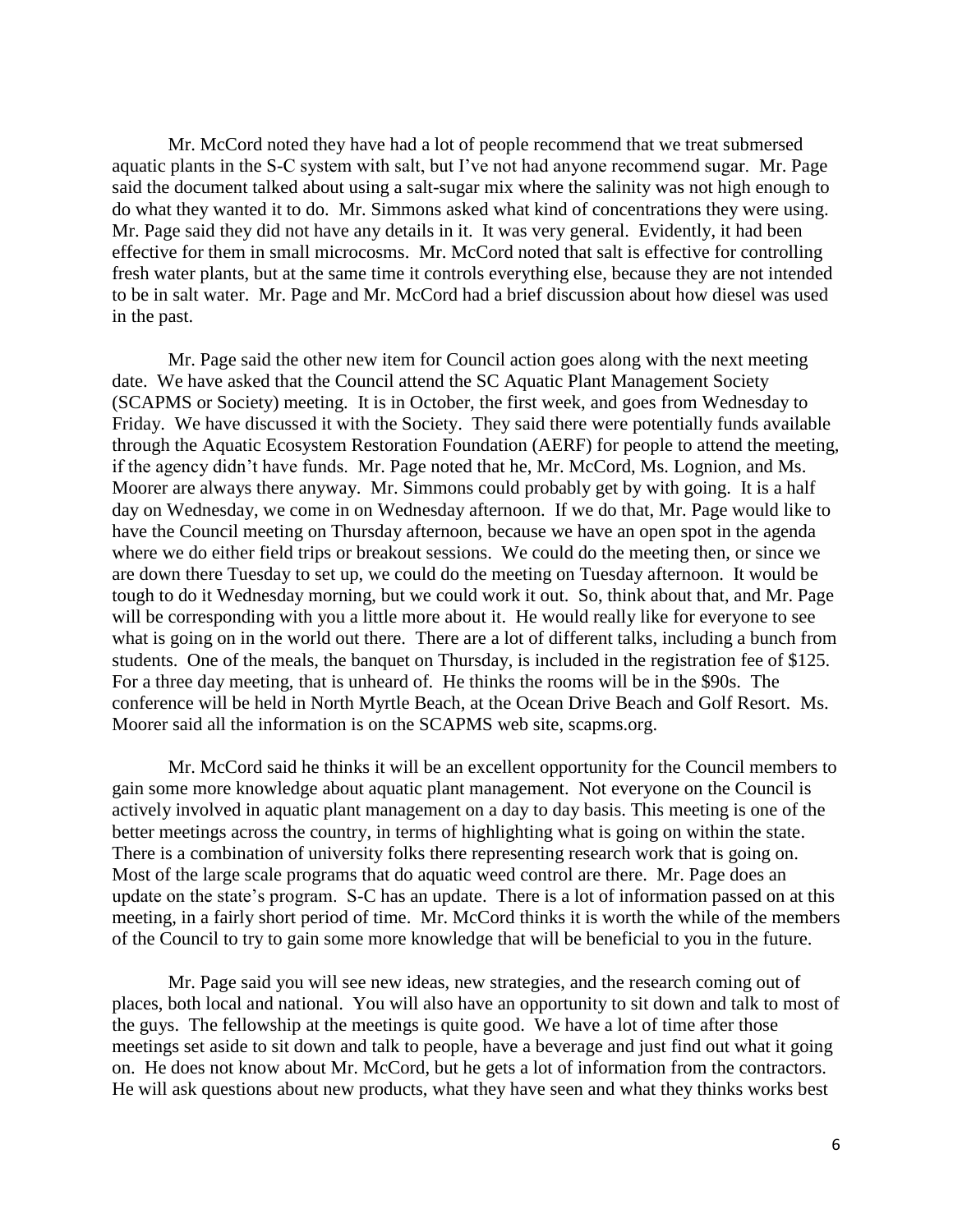on various species. There will be people there from North Carolina, SC, and Georgia. At times, we have had contractors from all around the Southeast. We get a lot of good stuff out of that. The meeting costs \$125, which is a pretty good deal for three days of meetings and a nice banquet. He thinks this year we are having a country buffet, if that will change your mind. Sometimes we have a seafood buffet or other things. It will be right downtown on Ocean Drive and at that time of the year, Ocean Drive is still moving a little bit. It is pretty close driving distance to a number of restaurants. It is also near Little River. We have a fishing tournament that goes out of Little River. That may deter you from a Thursday afternoon meeting. We have a golf tournament on Thursday afternoon. We still need to get all that stuff lined up. He asked everyone to just think about it. We do not even have the registration open yet. We have got to make some final decisions and get it all posted. But the location is posted and the general cost. If your agency is unwilling to foot the bill for you and you need us to contact AERF, we will get our president to do that for people that may want to attend the meeting. He knows some of you are on travel restrictions, but maybe not.

Mr. McCord did not know if everyone is familiar with AERF, but they are a national organization that provides all sorts of support for aquatic plant management, but one of the things they do is help get the right people to meetings if they cannot get there. They have provided funding for government organizations that had cut back on their travel. They have provided money for private individuals. They do not discriminate, so it is a really good opportunity. If they are willing to foot the bill for anyone that cannot come, that is a big plus for the Society as well.

Mr. Page asked for a confirmation of the conference dates. Ms. Moorer said it is October 3<sup>rd</sup> through 5<sup>th</sup>. Mr. Page said if you come, you will have contacts. You will know where to buy herbicides. A lot of the vendors and distributors are there. Mr. McCord said a lot of vendors set up with their information and about their products. MR. Page said that was my suggestion for the next meeting. He asked if anyone else had anything we need to consider.

Mr. McCord had one quick announcement. This will be his last Council meeting. His replacement on the Council will be Ms. Moorer, who is sitting over here next to Mr. Lynch, who is Mr. McCord's replacement at S-C. He is sure Mr. Lynch will be involved with the Council whenever he can, but hopefully everyone will even be much more cooperative and nice to all these new folks. After dealing with Mr. McCord, it should be pretty easy. Hopefully, moving forward, everything will continue going in the right direction. These folks are going to do a very good job of continuing to manage the S-C system as it should be managed with cooperation from DNR and all of the members of the public, who also cooperate with us and help us decide what needs to be done.

Mr. Page said on behalf of the Council, he would like to thank Mr. McCord for his service to the Council. He has been invaluable at times and completely uncontrollable at times, but he always had the passion to do this and it takes passion in life. Mr. Page wished he could gather up all the same passion Mr. McCord still has. He thanked Mr. McCord for his service. We appreciate everything he has done. We will talk more about Mr. McCord at the next meeting, Mr. Page is sure. Mr. McCord will be at the SCAPMS meeting in October, and will be able to come in and do some stuff.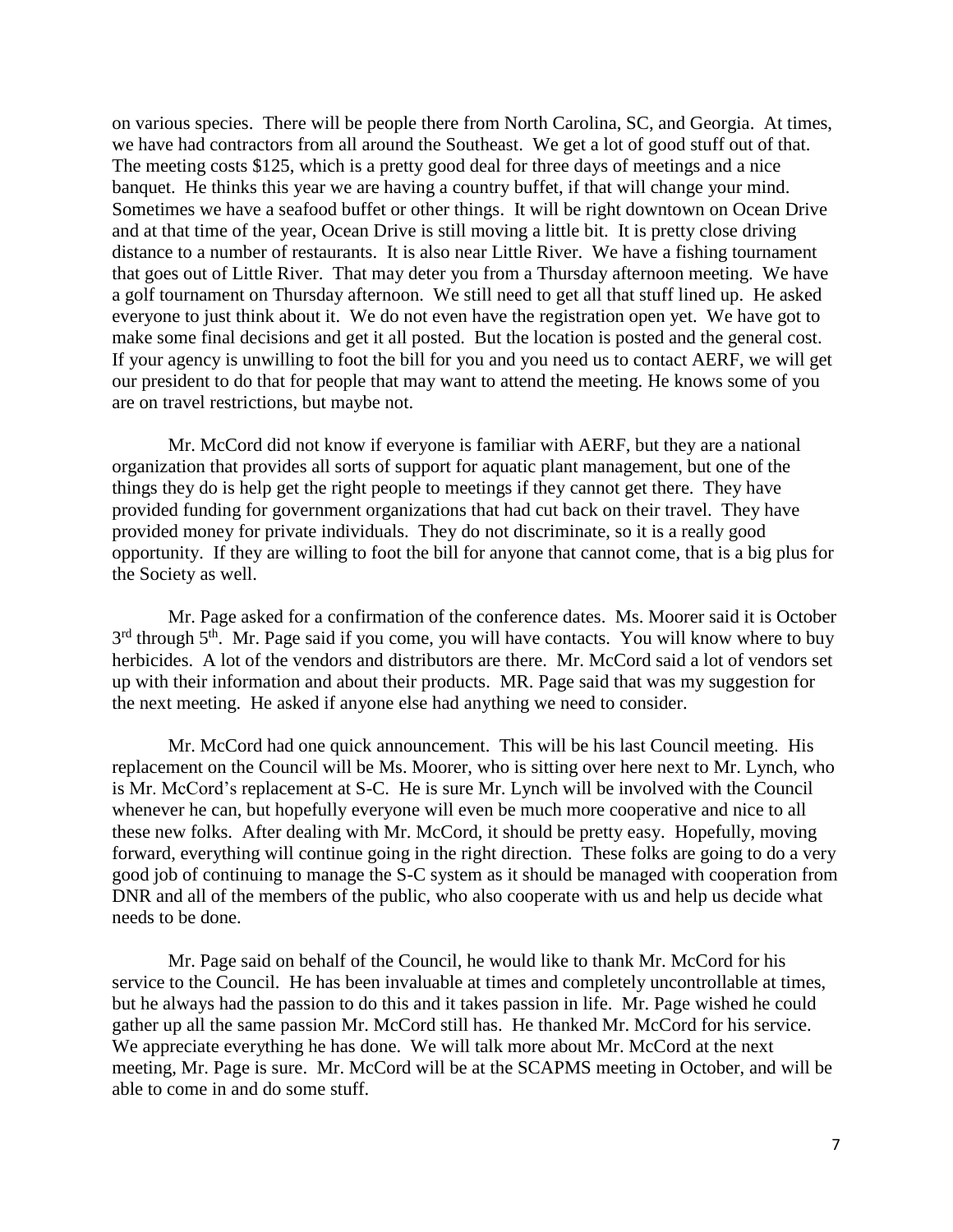Mr. Simmons asked if there will be a going away party. Mr. McCord said he was planning several of them, but does not know who is going to attend them. Ms. Moorer asked Mr. Simmons to send her his contact information.

Mr. McCord said he has enjoyed working with all of these folks on the Council and some of them are fairly new. He has been a member not all that long, but he has been working with the Council as S-C's aquatic plant control person for a long, long time. He thinks it is interesting to see the direction everything has gone over the years. He thinks we have a very good make up on the Council at this point in time. He urged the Council to continue to promote aquatic plant management without input from entities that do not really have any information to add, and avoid any political decisions if at all possible. This Council was actually created to help avoid those types of things from taking place. It is supposed to make sure that decisions on aquatic plant management are made based on scientific evidence and data, not based on what one person or group of individuals think or would like to see. That is a job, moving forward, as those of you who have been around for a while know. A lot of time, there is influence placed on individuals and it is very important for the Council as a whole to try to eliminate that as a possibility for decision making.

Mr. Page said he appreciated, personally, Mr. McCord's mentorship and friendship. He said that at times, he could not wait to get Mr. McCord off the Council. He said now that Mr. McCord is really leaving, he hates to see Mr. McCord go. Mr. McCord said he appreciated all the work with Mr. Page as well. He said Mr. Page has done great job as the chairperson, and a whole lot better job than the guy that was there previously.

Mr. Page said he has a tendency to let people talk and hash things out instead of calling order and putting people back in line. He likes to get it hashed out. That is because of the good make-up of the Council. He felt Mr. McCord has helped promote that. If you have got something to say, say it. If you have a question, ask the question. No question is stupid. We all know that everybody sitting around this table does not deal with this stuff every day. You may deal with a lot of it, but it is on the periphery a lot of times. We deal with it every day. We may not know the answer to your question. It may be a question we have not thought of. So, he would like to have that open dialogue continue at the Council meetings. He has been to meetings where you had Robert's Rules of Order in place and nobody could sneeze without excusing themselves in the Robert's Rules. He likes the open forum a little better, even though we are supposed to be going by Robert's Rules. For the new Council members, he thinks he already sent it one, but he will send everyone another copy of the bylaws. We do have bylaws. It is pretty simple. All he asks is that you do not attack anyone personally, and when it gets too heated, somebody has to back down. Sometimes you may just have to walk away. He does that a lot.

Ms. Lognion said it is okay to agree to disagree. Mr. Page said he does that a lot. He said sometimes we have to, because some of those entities that have no idea what is happening, but have pressured and pushed and pushed and pushed. They have no scientific facts or scientific basis to ask for anything. Mr. Page is willing to listen to anything anybody has to say. Then he is probably going to tell you why it is right or why it is wrong, or why it is halfway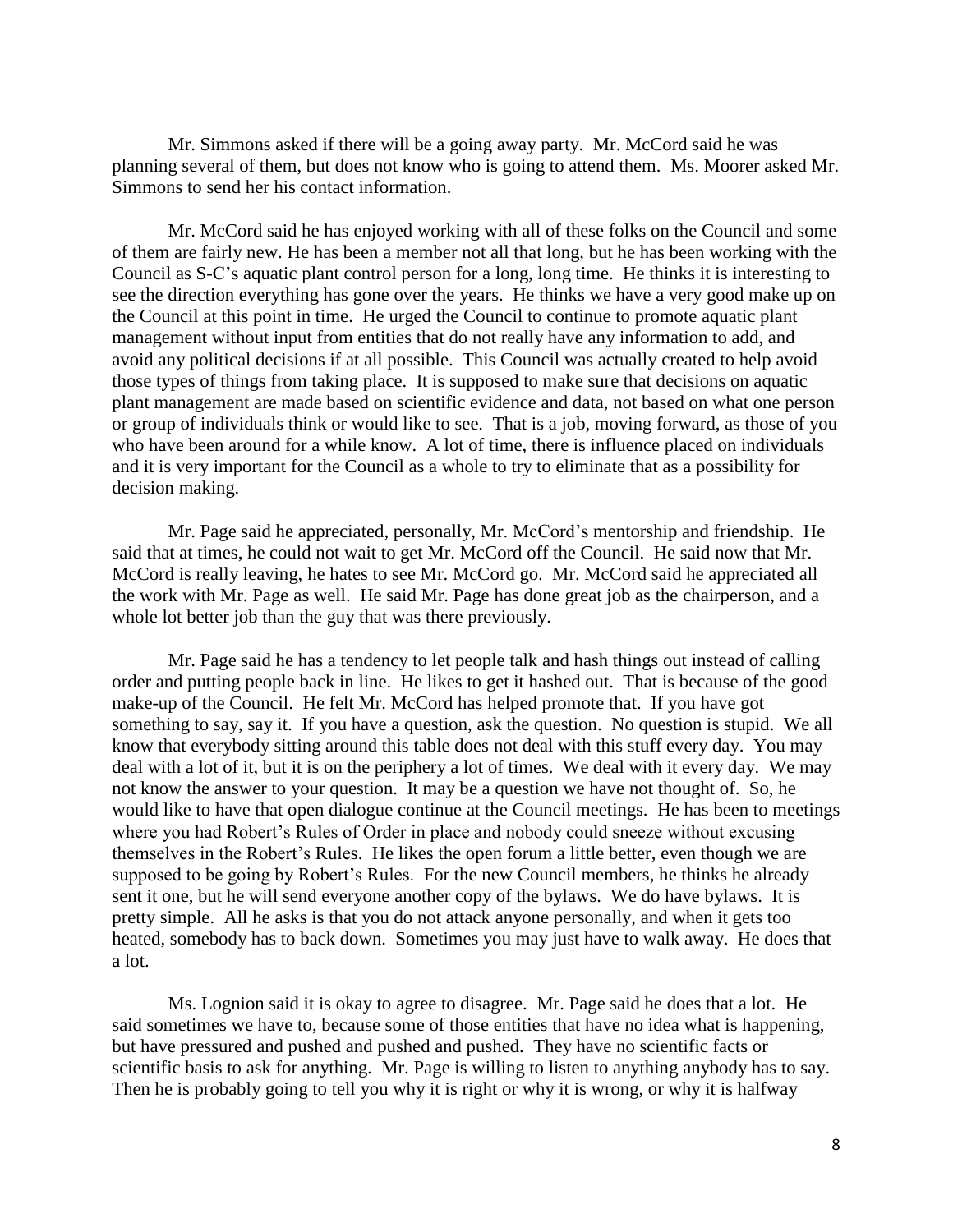right. And he thinks everybody on the Council is the same way. That is a valuable lesson that the Council has taught us all, he believes, thanks to Mr. McCord probably most times. He has kind of never been the shrinking violet that is going to sit in the corner and not say anything. Which has been good. Mr. McCord said the only stupid question is the one that has not asked. That happens to us a lot. So if you have a question, ask it. Mr. Page said if you have an opinion, state it.

Mr. Wannamaker noted this is his last meeting with the Council also. It has been quite interesting and enjoyable. A good experience. Mr. Page asked who his replacement will be. There were questions from Ms. Moorer and Mr. McCord about why Mr. Wannamaker was leaving. Mr. Wannamaker noted that at the first meeting he attended, he said he was on the TERI program, which ends in June. Mr. Page said we forget those things. Mr. McCord said Mr. Wannamaker might have another meeting, because if we see *Hydrilla* take off, they are going to call a special meeting. So he might get to attend another one.

Mr. Page thanked Mr. Wannamaker for his service. We could have done this for both of you at the same time. We appreciate all the help getting space and rooms for meetings. He hoped whoever is appointed can still get us some of those rooms. Mr. Wannamaker said he has told his higher-ups that we are still on the agenda to attend the meetings unless the legislature cuts us out.

Mr. Page said that is not going to happen this year. That bill was still in committee and was put in sub-committee. It has not been reintroduced. From my understanding, any bill that is still in sub-committee cannot get passed. Ms. Lognion said according to the Clemson legal counsel, it has gone away, so we are all good. Mr. Page said it was a knee jerk reaction anyway. That was an effort to dilute the Council and get more people receptive to the views of the person that introduced the legislation. It was an end sweep.

Mr. Wannamaker and Mr. Page had a brief discussion on how to proceed with the replacement. In the end, Mr. Page said he would write a letter for the DNR director to send out to the Department of Agriculture director regarding your replacement. Mr. Page thanked Mr. Wannamaker again for all his time. He has been consistent and showed up a lot. He and Mr. McCord both had pretty good attendance records. Ms. Eidson, though, had perfect attendance, so everyone has a lot to strive for. Over the ten years we looked at, she was there every time. Now, Ms. Reed is starting out with perfect attendance, since she called in. That counts. Mr. Page thanked her for calling in.

Mr. McCord asked if Mr. Page needed an official document from S-C. Mr. Page said technically, by the bylaws, it says the head of the agency has to submit a document or letter stating that this person is doing this. Mr. McCord said someone above him send a letter designating Casey as the representative.

Mr. Page said he would send the bylaws out to the Council, so everyone can see exactly what it says. He thinks it says the director of the agency, which in the case if S-C would be the CEO. He asked the Council to look at and read the bylaws when they arrive and see if there are any changes that need to be made to them. The Council can change the bylaws. Some of the